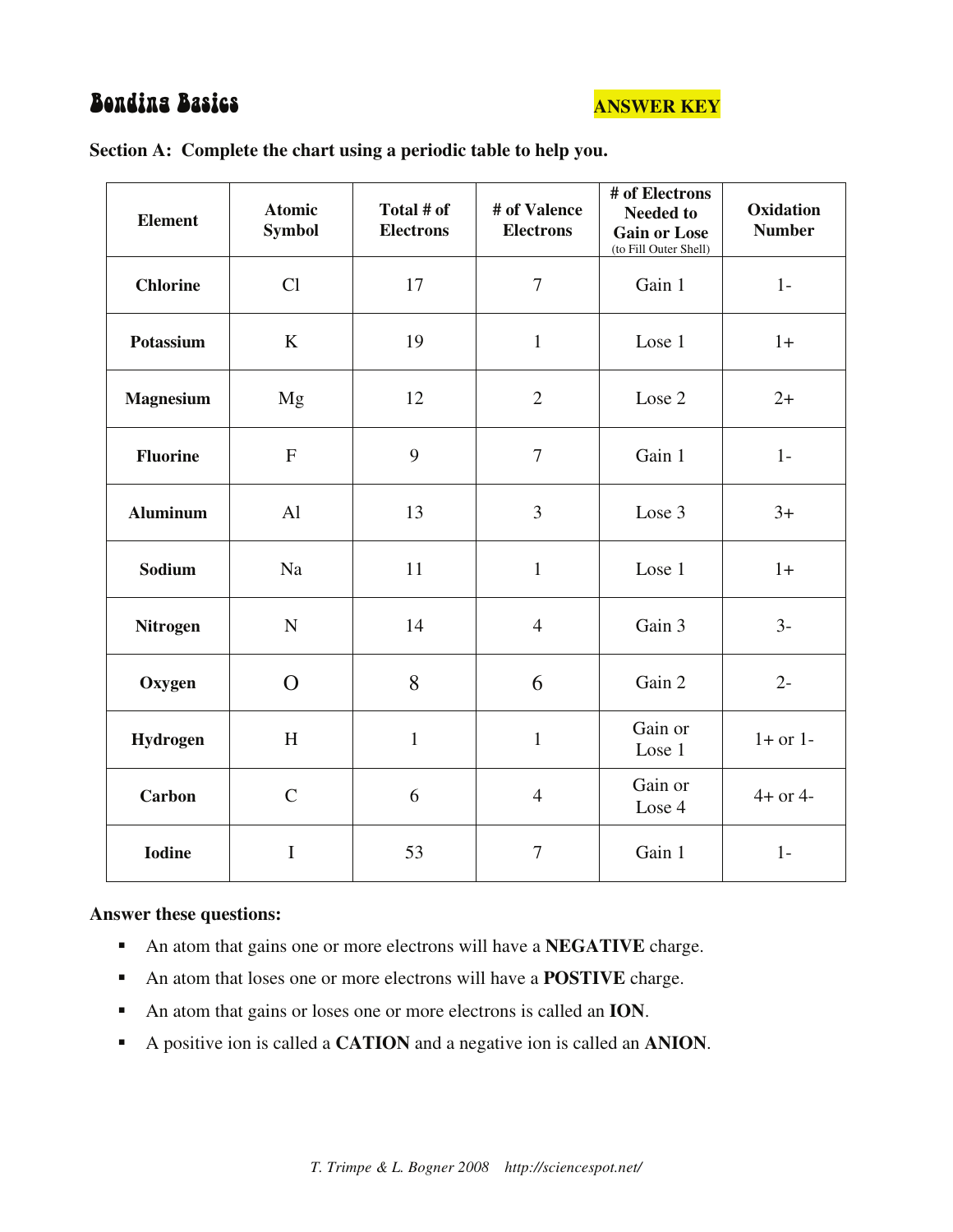### **Section B: Ionic Bonds ANSWER KEY**

### **What is an ionic bond?**

- Atoms will transfer one or more **electrons** to another to form the bond.
- Each atom is left with a **complete** outer shell.
- An ionic bond forms between a **metal** ion with a positive charge and a **nonmetal** ion with a negative charge.

Example B1: Sodium + Chlorine Example B2: Magnesium + Iodine



Challenge: What are some other ionic bonds that can be formed by the elements you see? Write the chemical formula for the compound and its name.

*Answers will vary.*